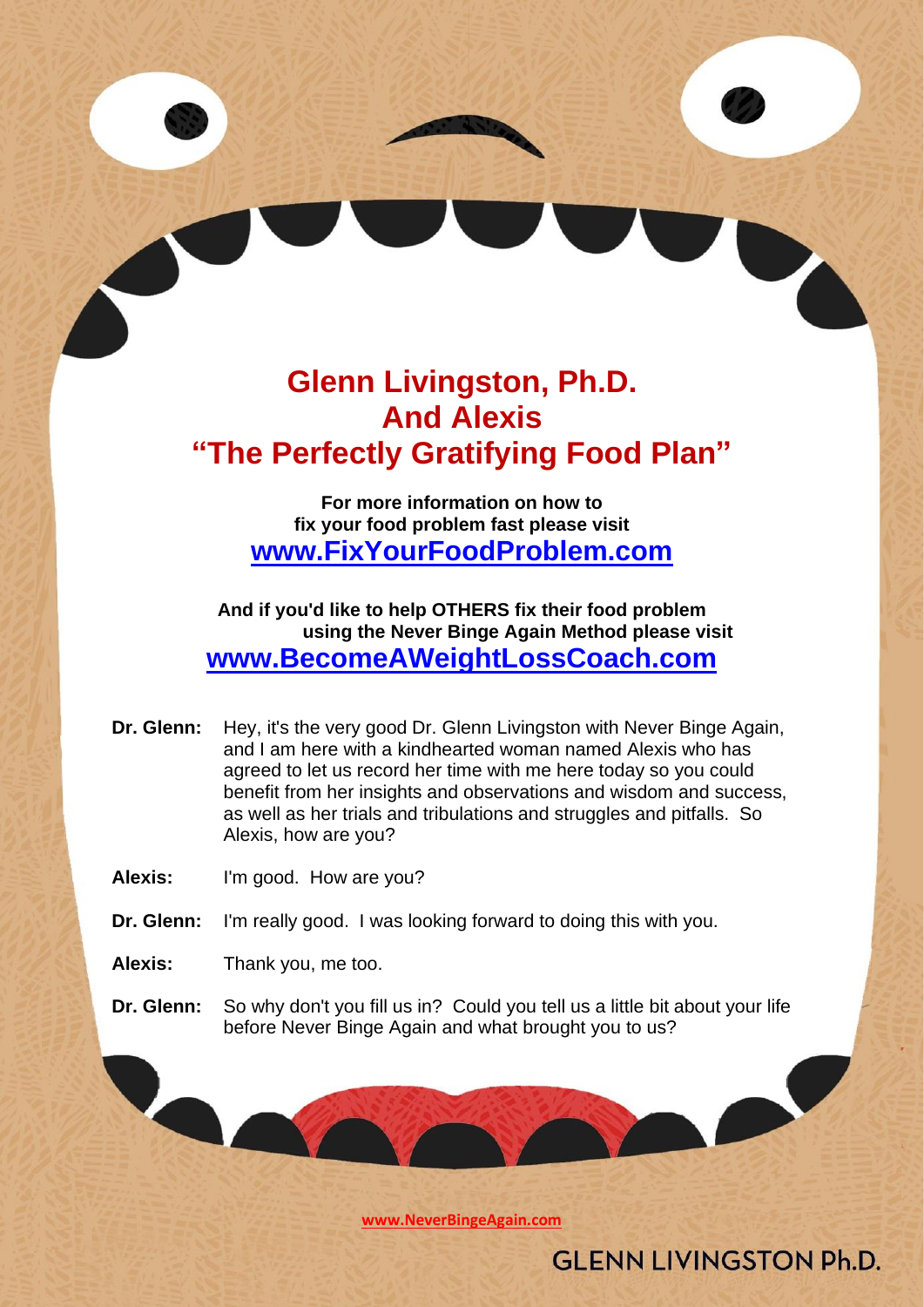**Alexis:** Sure. I will try to summarize. So I have been a binger/overeater pretty much my whole life, as long as I can remember, at least. I have memories of being a young child and scrambling through the cabinets. My mother had to lock away treats, things like that. I don't remember a time when I didn't struggle with this. I have been on diet after diet, lost weight, regained it, lost it, regained it, and I think every single one was sort of like a stop gap. I stopped binging for a while and then I got to a good place and then I kind of lost the motivation and then things kind of went back to how they were, and it went on and on for years, and I could tell you a lot more on that, but I think the last few years, I guess since I had children, I think my motivation has significantly changed. I think when I was younger, a lot of it was more vanity motivated, you know, I wanted to look good, I wanted to find a partner in life, all those things like that, and it's more become about health and living a long, happy life and being active and comfortable and happy and things like that.

> So I came to Never Binge Again, I guess it was about two years ago 'cause I looked this up before our conversation when I downloaded it off of Amazon 'cause I wanted to remember the sequence. It was in July of 2018, and at that point, I was at my highest weight that I had ever been, and I was also kind of in a really happy place. I have been somebody who struggled my whole life with depression and had a lot of ups and downs with that, but I was in a really good place emotionally, but I still was struggling with my weight.

> For a long time I thought that it was the cause, but clearly, it wasn't. And I had been reading all these books about trying to be the happy fat person, which we all know is kind of a lie. So I stumbled upon your

> > **[www.NeverBingeAgain.com](http://www.neverbingeagain.com/)**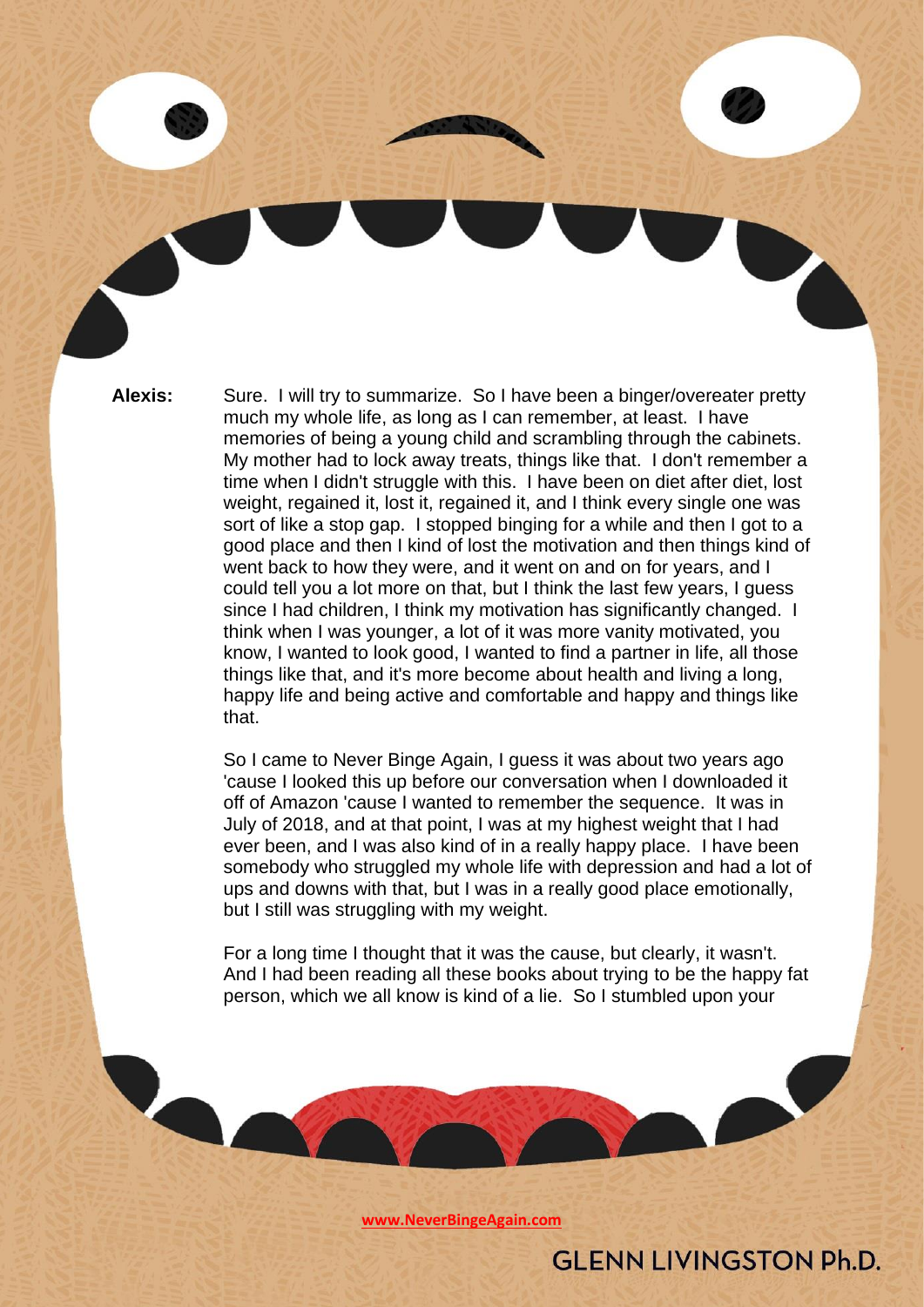book. It popped up on my suggested reading list, and I had just been that summer at Playland. I don't know if you're familiar with it.

- **Dr. Glenn:** In Rye?
- **Alexis:** In Rye, yeah. So my husband and I had taken a date day during the summer where we both were off from work and our kids were at camp and taken care of and we said, "We're going to go to Playland for the day and have our kid fun." And I think it really hit me that day when we wanted to get on, I think the dragon coaster or something like that and I couldn't ride the ride because they couldn't put the bar down in my seat. It was like, I had always been overweight, but I had never been in that place where I thought of myself as like, really fat.

And then there I was and I couldn't ride a ride at the amusement park because I was too fat, and it kind of hit me, like, oh, this happy fat person isn't really a thing and I don't want to do this anymore. And I read your book around that time and it really resonated with me, and I think the thing that was really powerful about it was that it kind of eliminated my own personal blame of myself for being in a situation, kind of turning it into the pig and that's not really me. And that was very inspirational to me. I really liked the concept. I know this is a long description, but --

**Dr. Glenn:** No, it's great, it's great. Keep going.

**Alexis:** Okay. So I really liked it and I was really trying to come up with a plan that would work, and I started with some very simple rules basically to eliminate the serious binges. I wouldn't eat ice cream by myself and I wouldn't eat in the car and things like that, to start. And at the weight that I was, it came off fairly easily at first, and I lost about 20 pounds,

**[www.NeverBingeAgain.com](http://www.neverbingeagain.com/)**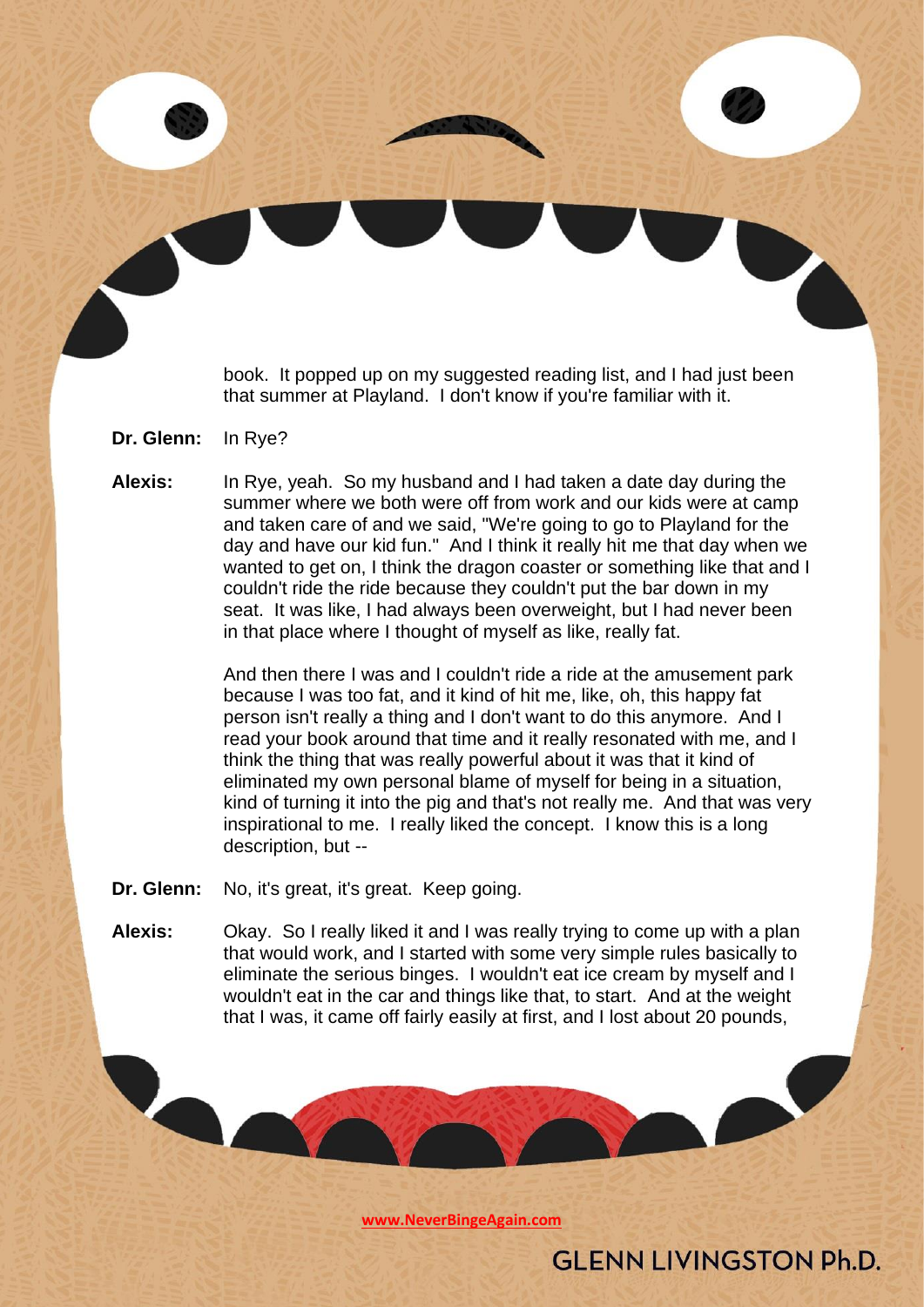and then things kind of started to level out. At the same time, I was struggling with some acid reflux, and a lot of the things that I had been cooking for myself were exacerbating that 'cause a lot of my healthy recipes were also spicy recipes, and then I kind of got into a rut, I didn't know what to make for myself, and I just felt like I needed more help.

And instead of doing what I needed to do, I kind of forgot about the whole pig concept. It kind of faded from my active consciousness and I reached out and I went on Weight Watchers for probably about, like, the 6th, 7th time in my life. And over the course of seven or eight months, I ended up losing a ton of weight, and I would say I got to a point where I was down from my high weight about almost 80 pounds. I was really excited about it. And then it sort of started to not be exciting anymore and I wasn't as motivated. So I would sort of stick with it and then I wouldn't stick with it.

And then the pandemic started, and it just was sort of the inspiration to give up. I don't know why that was what happened, but I completely stopped doing anything, and then I started binging a little bit more and not pay attention to cooking healthfully for myself. I kind of gave up, and then I thought, I can't do this, I work so hard to lose all this weight and I've already put on 15, 20 pounds of it. I'm not going back.

And I remembered how the concepts in your book really stuck with me, and I'm like, that's really the solution. I don't know why I didn't stick with it. So I went back and I started re-reading it.

**Dr. Glenn:** When was that?

**Alexis:** That was maybe in mid-April, beginning of April, sometime in April when things were really crazy with the pandemic and really crazy with

**[www.NeverBingeAgain.com](http://www.neverbingeagain.com/)**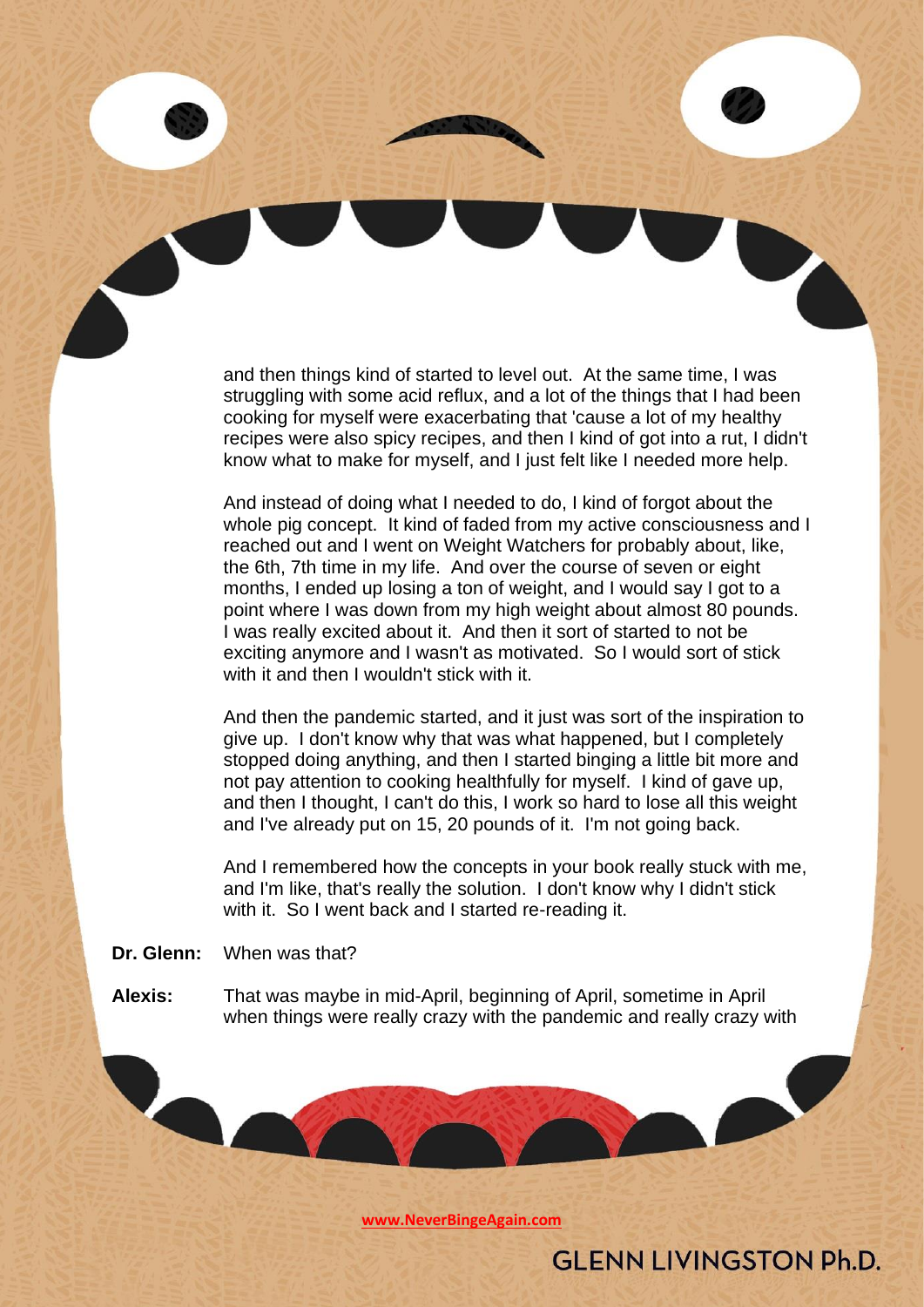me eating all the time. And then I joined your May intensive. So it was kind of the kick in the butt that I needed to get myself back on track to paying attention to what was the pig and really figuring out that I could make a plan for myself and I didn't need Weight Watchers or anybody else to tell me what to do. And so I've been really successful so far. I've lost 8 pounds. Not a ton of weight, but in the course of six weeks, I think that's pretty good.

- **Dr. Glenn:** That's a lot in six weeks. That's great.
- **Alexis:** I'm still struggling with that not losing weight fast enough thing, but then I keep going back to reminding myself that's the pig and listen to some of your podcasts and things like that, and it's really helpful to keep me calm about it. What I told Fiona, my coach, was that my plan is a plan that I wanted to create that I could stick to for the rest of my life. I wanted to create a plan that was what I envisioned as the way a normal healthy person should eat. I didn't want to do anything overly restrictive. I didn't want to cut any food groups out entirely. It was really important to me to find something that I could see and be happy with and not worry that I was, like, in any way restricting myself, something that I really could stick with for my entire life. That was something that was really important to me, and I figured out how to do that.

Some of the rules were a little over the top -- not over the top, but I have a rule about I eat no more than two heavy meals a week. So what are my heavy meals? That's the problem that's up for a debate 'cause everyone defines those differently. So I started just making a list and I defined my heavy meals with the list of certain things that I can only eat up to twice a week. I know that it's not as easy as saying, "I'll never eat sugar or flour again," or something like that, but that

**[www.NeverBingeAgain.com](http://www.neverbingeagain.com/)**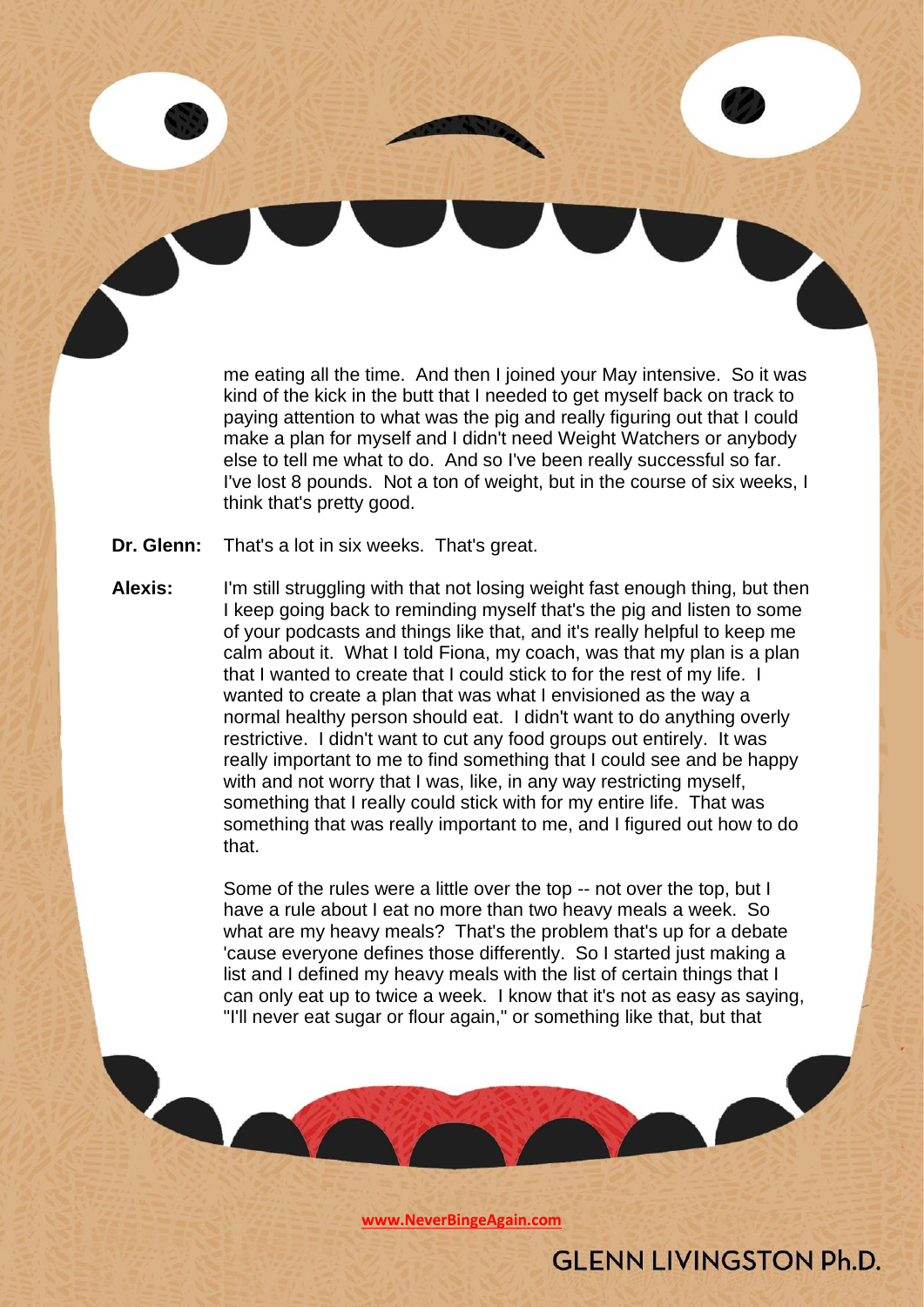wasn't a rule that I wanted to make, so I had to find a plan that is moderation for myself.

- **Dr. Glenn:** This is really good 'cause you had a history of yo-yo dieting, and you get excited and then you wouldn't be excited and you would restrict and then you would binge. And so you're trying to come up with something that will last you the rest of your life, where you feel satiated and happy, but you could be the weight that you want to be.
- **Alexis:** Right.
- **Dr. Glenn:** So how does it feel now? Are you getting close to that?
- **Alexis:** Yeah. I feel really comfortable with my food plan and it feels doable and easy for the most part. I have to plan more in terms of cooking and things like that, but I'm doing it and I have some things that I can make for myself, if I don't have any food in the house, some frozen things or some pre-packaged things that I consider still healthy-ish. But I feel it's doable and I haven't had a problem sticking with it at all. I haven't binged since we started, which is amazing for me for somebody who used to sit in my office and eat Hershey Kisses by the handful.

My first rule was about not eating between meals because I was the person who ate constantly all day long. And I had this big bag of Hershey Kisses in my office that I kept for students, but I don't have any students right now, so I decided that I needed to put them away. I lock them up in a closet, and I also made a rule for myself, I will never eat chocolate in my office again, and there you go, haven't had any.

**Dr. Glenn:** Alexis, you know, I think that people would be really interested if you'd like to share. You don't have to when you don't want to, but what

**[www.NeverBingeAgain.com](http://www.neverbingeagain.com/)**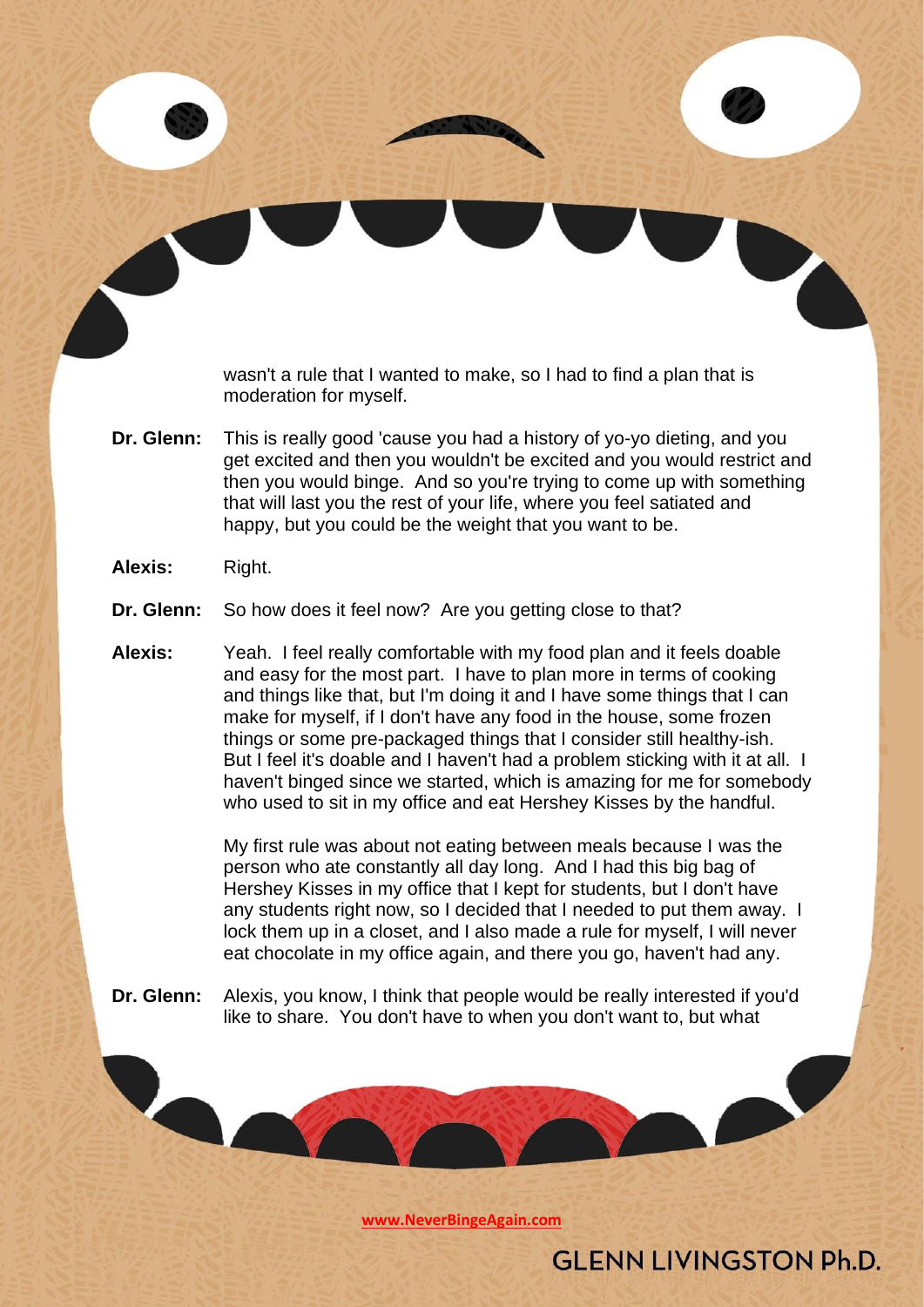you're describing as a struggle of a lifetime for a lot people, they come up with a way of eating that's satisfying and gratifying, but it is going to allow you to slowly take off the weight and get to your ideal goal, not yo-yo. And I know it's only a couple of months, but it sounds like you're really on track to that, and I'm wondering if you might want to share a little bit more about your food plan if you're open to that.

**Alexis:** Yeah, I'm actually trying to pull this up now on my phone 'cause it might be easier to tell you about it, but I can tell you at least what I remember off the top of my head right now. I know it pretty well. So first of all, I used some of the language that you had used in your examples about I don't eat within a two-hour period of finishing a meal and starting a meal to give myself at least two hours between eating.

#### **Dr. Glenn:** Mm-hmm.

**Alexis:** Okay. So here's my food plan. I'll tell you exactly. I will never again consume calories between meals, and I have a definition here about the meal as anything consumed within one hour of the first bite, which is something that I had taken from you. I will never again eat chocolate in the office. So that's it. Okay. So conditionals. I will never again have dessert other than raw fruit or berries more than once per calendar day, and it must be under 120 calories. I may have a more caloric dessert only once per calendar week.

> So the thought behind this was when I had started Weight Watchers, I had started every evening to satisfy my sweet tooth. I had one of those Yasso Greek yogurt bars, and that was sort of the thing that I look forward to everyday, and I didn't want to give that up and they're like 80 or 90 calories. So I decided I would make a rule that I could have something like that, but only once a day, I couldn't have it at lunch and

> > **[www.NeverBingeAgain.com](http://www.neverbingeagain.com/)**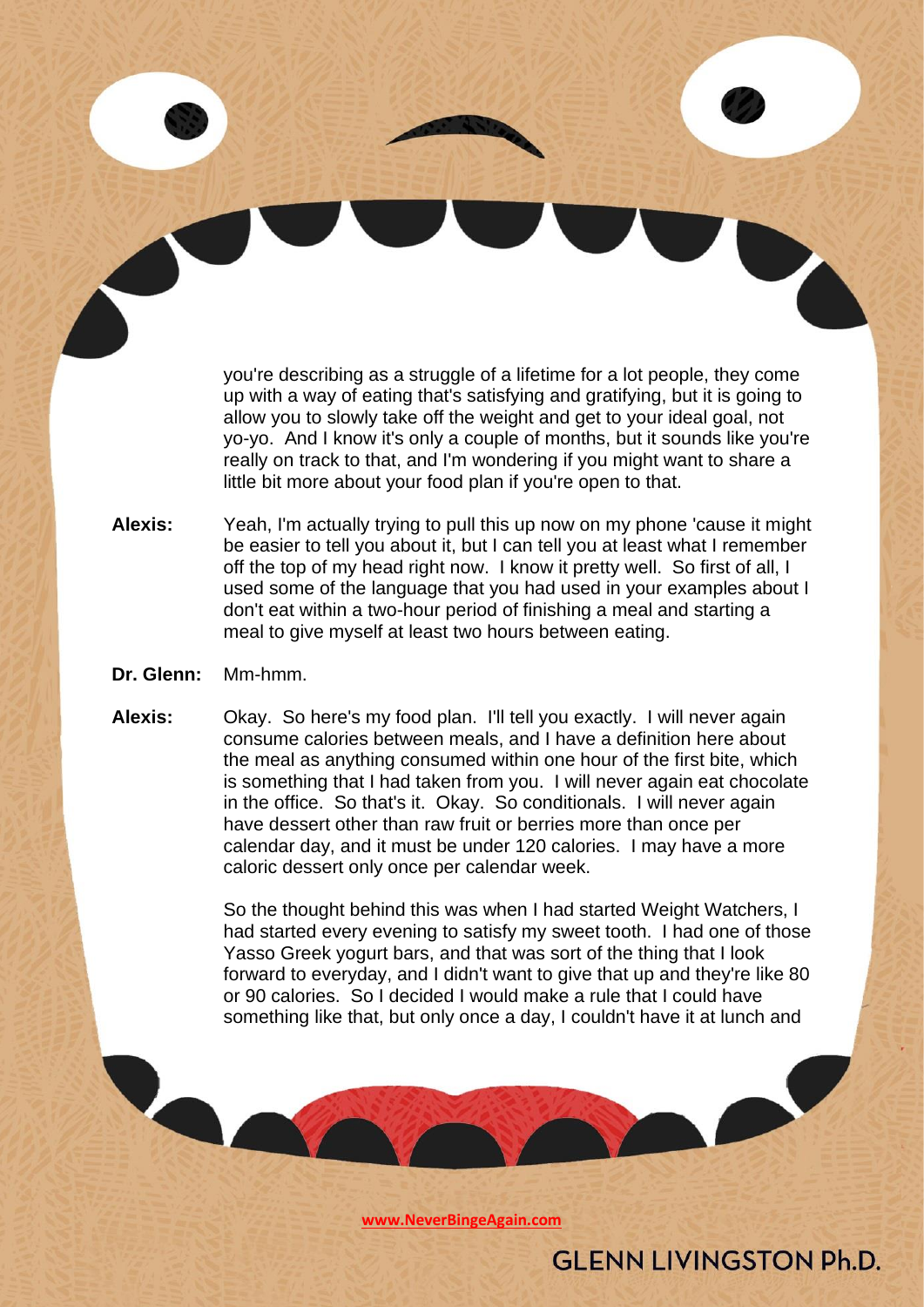dinner, so that was the thing, but once a week if I'm at a special event or something, I can have, instead of that, something more exciting.

**Dr. Glenn:** Interesting. Very interesting.

**Alexis:** And then, let's see, I will never again take second helpings of a "heavy meal" and I will only eat up to two heavy meals per calendar week. So I made a definition for myself about heavy meals. So I started making a list of what are the meals that I have been overindulging in. So my meals so far, macaroni and cheese, penne vodka and garlic bread, Sicilian pizza, French toast, white pasta-based dishes. Those are things that are triggers for a lot of people. And for me, those are things that I realize I should probably only have once or twice a week, and I can't take seconds. So that's what I did.

> And as I go, I realized that there might be more things that I need to add to that list, and I will. Let's see. This one was a tricky one to come up with because I had a situation one day where I hadn't eaten in five hours, but dinner was still an hour and a half away, but I was really, really hungry and feeling a little faint, and I was like, but I don't want to eat within two hours. When I finish this thing, I don't want to wait to have dinner. And so I was trying to figure out how to come up with a solution. So I think I was on one of the coaching calls and I figured this one out.

If it has been more than four hours since my last meal, and my next meal is still over an hour away, I may eat one serving of whole fruit or non-starchy vegetable without waiting the full two hours for the next meal, and then I just define that as one piece of fruit or one handful of berries or something like that, if I have between one and two hours to go with like an apple or something.

**[www.NeverBingeAgain.com](http://www.neverbingeagain.com/)**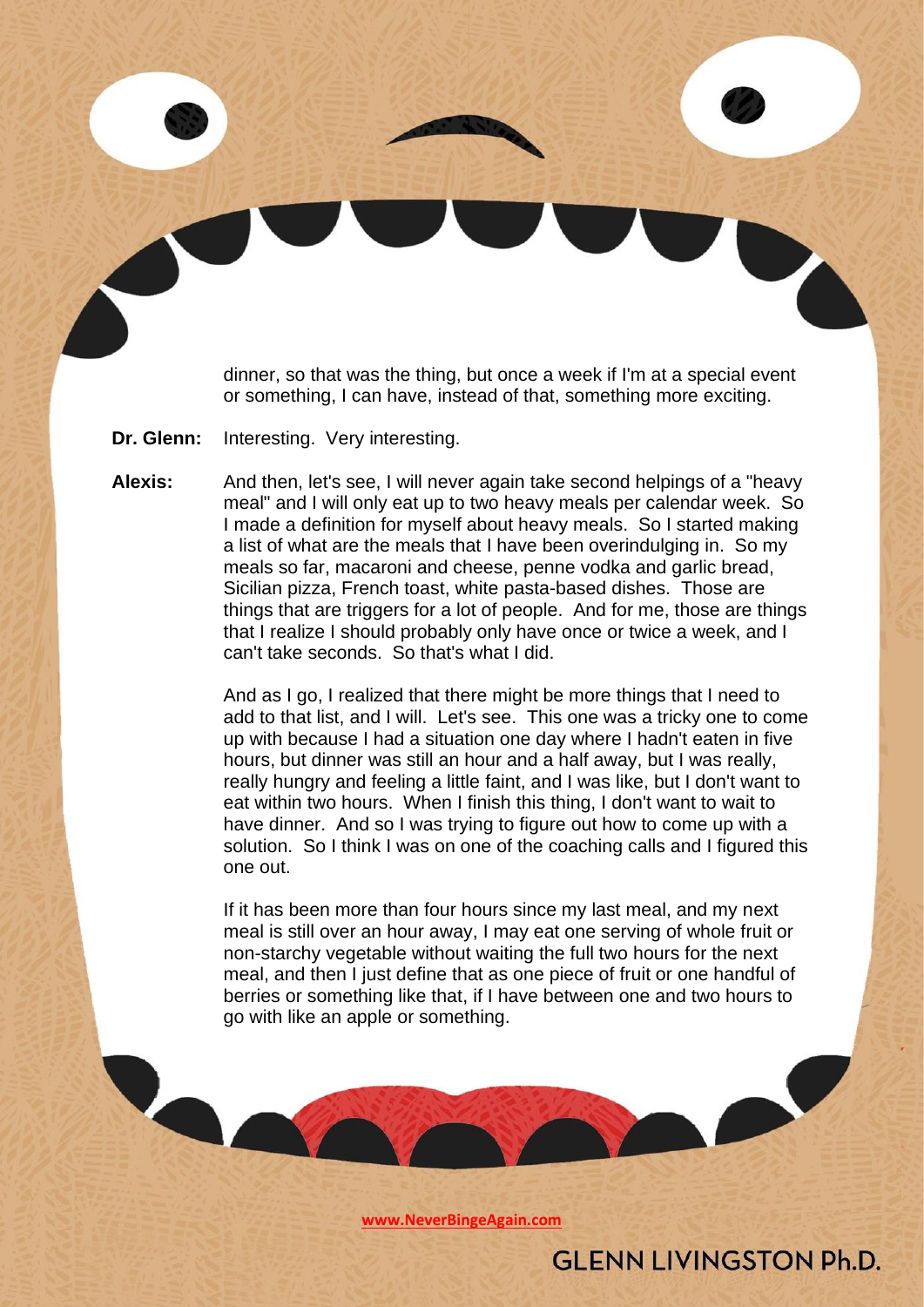

- **Alexis:** And then after watching your vacations module that we talked about, I don't vacation that much. I only really have one extensive vacation per year, maybe two, so I'm letting myself have one heavy meal per day on vacation and four desserts per week, like four more caloric desserts per week, so it could be my fun vacation week. Last year on vacation, I was doing Weight Watchers and I came back a couple pounds lighter and I ate like I'm saying now. So I figure we'll try it this year for the one week vacation and I'll adjust accordingly if I need to.
- **Dr. Glenn:** So it is a daily heavy meal and a more caloric dessert everyday?
- **Alexis:** Four days a week.
- **Dr. Glenn:** Okay.
- **Alexis:** For the more caloric dessert.
- **Dr. Glenn:** On vacation?

- **Alexis:** Yeah. My vacations were really active. We're walking around a lot and we get ice cream with the kids, so that was sort of the idea. My always, I will always wait at least two hours between meals, we talked about that, and I will always wait at least seven minutes before deciding to take a second helping or a dessert during the meal.
- **Dr. Glenn:** Oh. Pause for seven minutes before seconds.

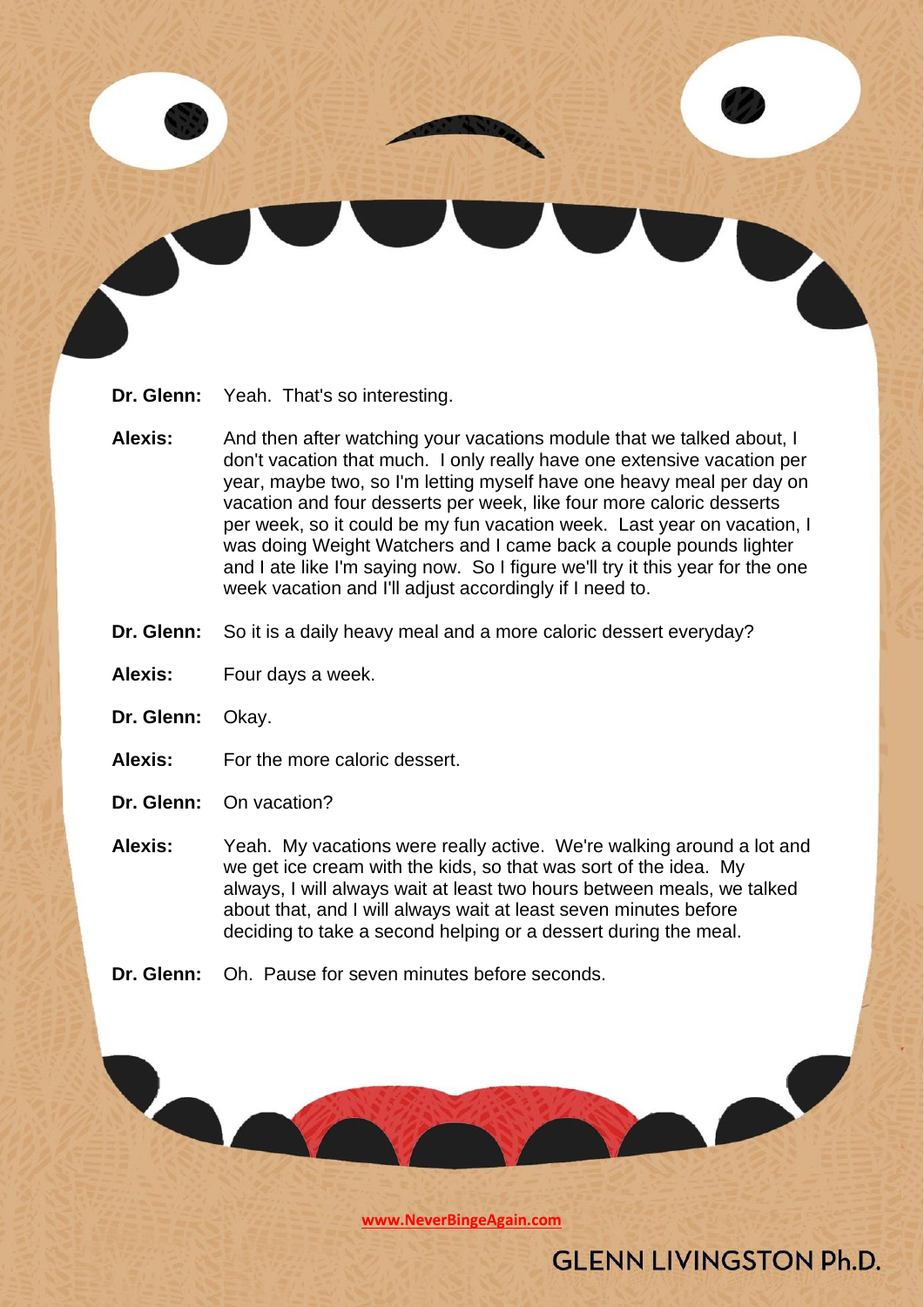**Alexis:** Yes. I thought 10 minutes sounded like a really long time, so I went with seven. And I often will wait longer than seven, but I wanted that there. Unrestricted, water, unsweetened herbal tea and sugar-free gum. I have the allowance to have gum, but I'm really trying not to have it and I just don't own any in my house right now because I think my goal here was to get rid of that instinct to constantly have something in my mouth. So I have it there just in case I need it, but I haven't used it. I might take it away. We'll see.

#### **Dr. Glenn:** I love it.

- **Alexis:** Guidelines. So two guidelines I have, I will try to eat fruit or vegetables as part of at least two meals per day, and I will bring a healthy snack with me to work each day. So those are things for me to do because that's the big thing for me is sort of that mid-afternoon slump, and if I don't have something health on hand, then I'm drawn to trying to find something in the building, and usually something that's in my work building is kids' snacks, like crackers or cookies or chocolate and things that I don't really want to be eating, so I've been taking snack with mea each day.
- **Dr. Glenn:** I understand why this is working now. How cool is that?

**Alexis:** Yeah.

- **Dr. Glenn:** Okay. So basically you limited your desserts, set them to occasion, and even then, you set up the parameters of them so you have them four times a week on vacation.
- **Alexis:** I have a weekly dessert. I can have a bigger dessert once a week.

**[www.NeverBingeAgain.com](http://www.neverbingeagain.com/)**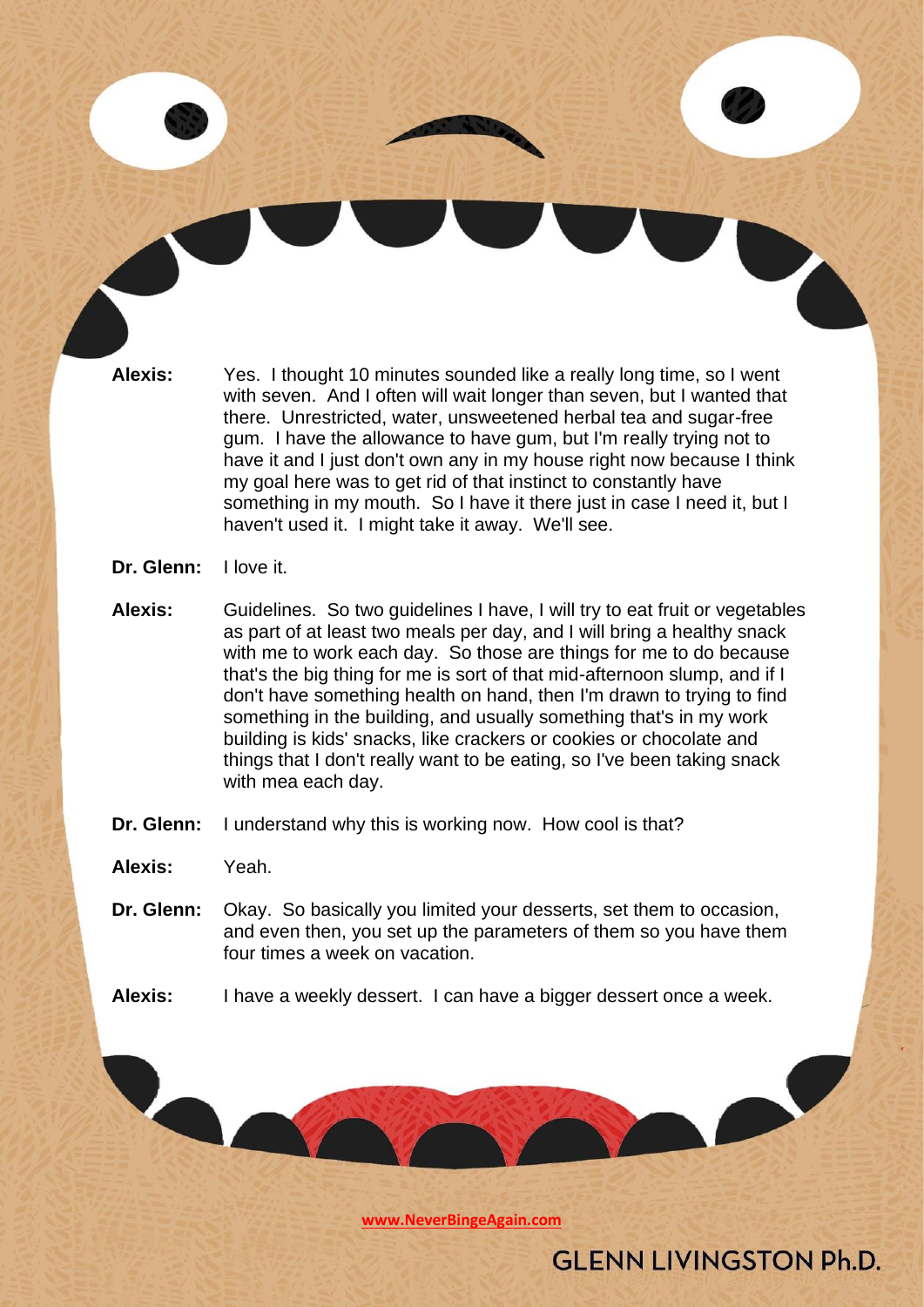| Dr. Glenn:     | And 120 calories per day.                                                                                                                                                                                                                                                                          |
|----------------|----------------------------------------------------------------------------------------------------------------------------------------------------------------------------------------------------------------------------------------------------------------------------------------------------|
| <b>Alexis:</b> | Yeah. So I still get my desserts, and that's something that was<br>important to me.                                                                                                                                                                                                                |
| Dr. Glenn:     | I love it. So you get to have your desserts, but in a very defined way.                                                                                                                                                                                                                            |
| Alexis:        | Yeah.                                                                                                                                                                                                                                                                                              |
| Dr. Glenn:     | And you still get to have your heavy meals, but in a very defined way.                                                                                                                                                                                                                             |
| <b>Alexis:</b> | Right.                                                                                                                                                                                                                                                                                             |
| Dr. Glenn:     | And then you have your seven-minute pause before going back for<br>seconds, and there are some things you never go back for seconds<br>with like the heavy meals.                                                                                                                                  |
| Alexis:        | Right.                                                                                                                                                                                                                                                                                             |
| Dr. Glenn:     | And you get a fruit or non-starchy vegetable as a snack if you need it.                                                                                                                                                                                                                            |
| <b>Alexis:</b> | Right.                                                                                                                                                                                                                                                                                             |
| Dr. Glenn:     | I understand why this works for you. How cool is that? Do you feel<br>nudgy at all on this food plan? Do you feel satisfied and content?                                                                                                                                                           |
| Alexis:        | Very satisfied and content. I think that's why it's working for me. I don't<br>feel like, oh I wish I could have that. I don't feel that way. On Father's<br>Day, we just celebrated Father's Day. We saw my in-laws and my<br>nieces for the first time in months. We had an outdoor Father's Day |
|                |                                                                                                                                                                                                                                                                                                    |

**[www.NeverBingeAgain.com](http://www.neverbingeagain.com/)**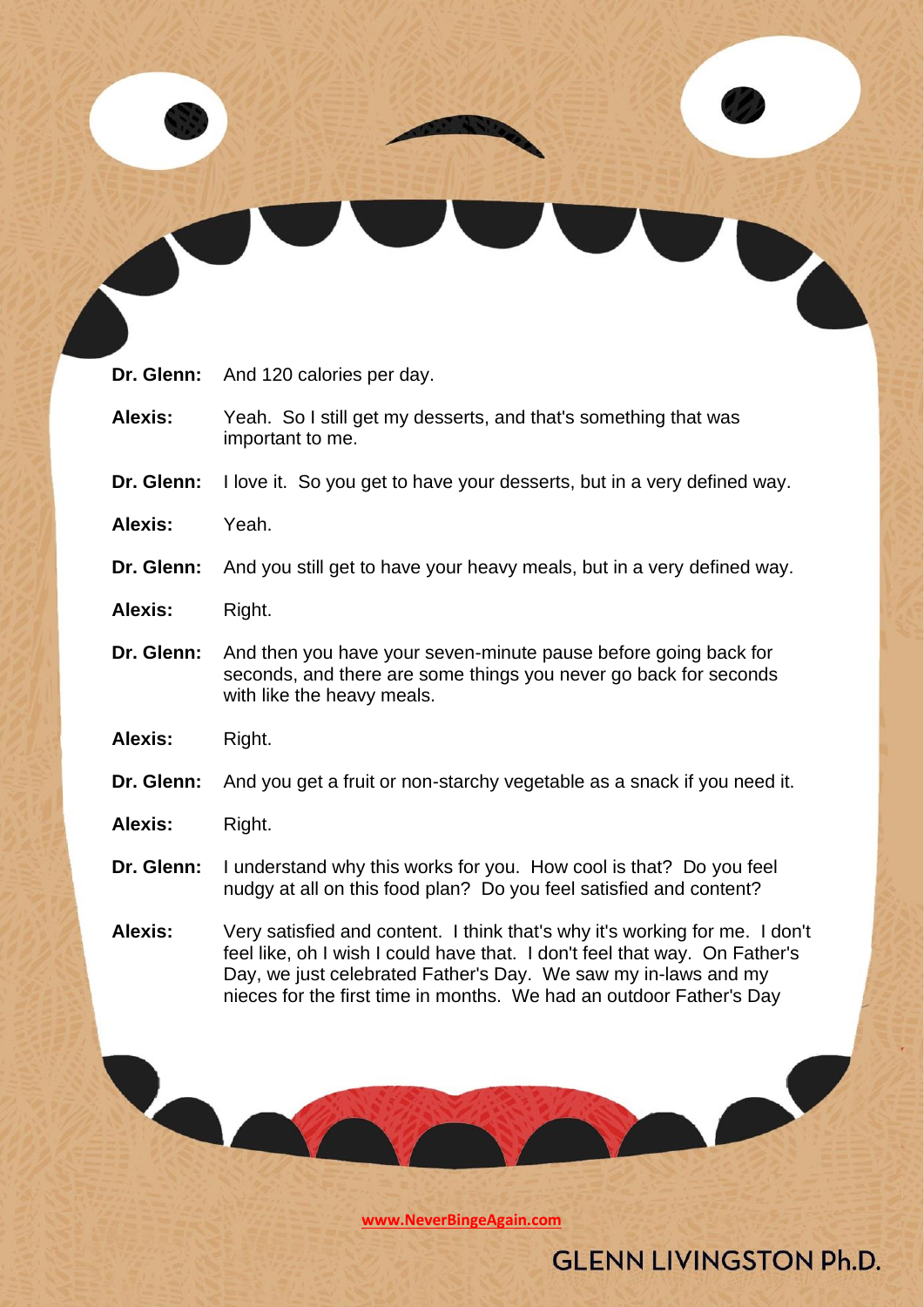party at my in-laws' house, and they brought out ice cream sandwiches at the end.

And I just thought to myself, "Do I want this to be my one really good dessert this week?" And I was like, "No." So I just didn't have one. And for me to be able to do that was a really big deal. So I just decided that's not the dessert I want this week, so I didn't have that ice cream sandwich. And normally, I would never have done that.

- **Dr. Glenn:** It sounds like you're losing weight at the rate of a little more than a pound a week for you.
- **Alexis:** Yeah.
- **Dr. Glenn:** And you know, everybody has to work this out differently, and we're not nutritionists or dieticians, so we can't tell you exactly how to do it, but I think a lot of the principles that Alexis is going through here make a lot of sense. How can I help you? Are you feeling confident and secure? Is there anything that you want to improve or you're just sharing your success with people?
- **Alexis:** I think I'm feeling pretty good about what I'm doing. I think the thing that I'm concerned about in the long term, and I know that this is really the pig talking and all of that, is what happens in all the previous times that I've lost weight is I get to close to goal or to a point where I feel like I'm looking really good and people start giving me compliments and things like that, and then all of a sudden, I feel like, oh, I'm doing great, maybe I can slack off a bit. And then I do. And I lose the progress that I've made.

**[www.NeverBingeAgain.com](http://www.neverbingeagain.com/)**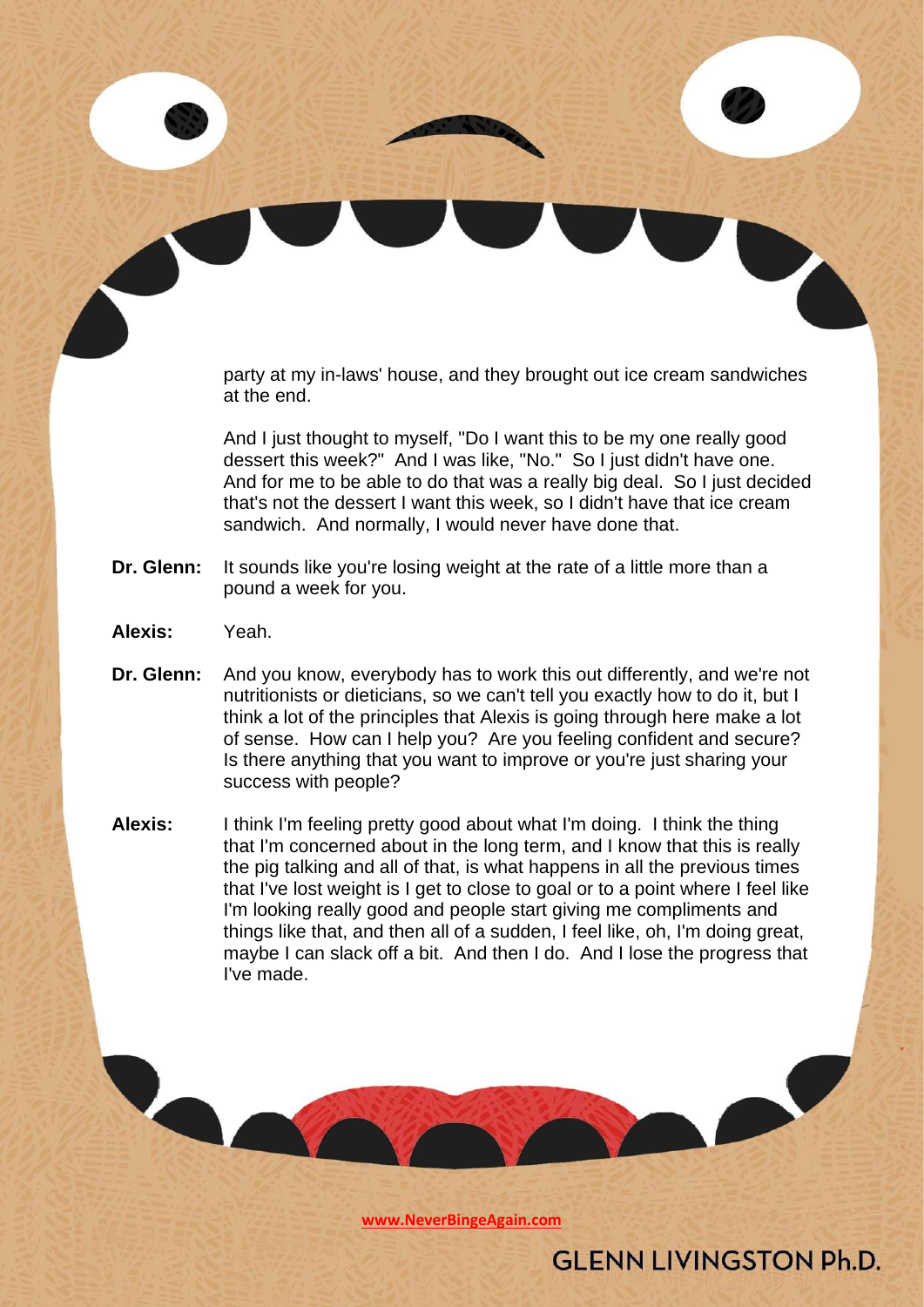And that's what has happened just about every time. I'm living with a little bit of fear that that's going to happen again especially when, very recently, I had lost a lot of weight and then gotten to a point -- and I knew in my heart, I was like, I'm never going back. I'm not going to be like that. And I even bagged up all my gigantic clothes and we took them to donate and all of that kind of stuff, and I still went back and I started binging a little bit when I was feeling a little overconfident. So I just need to find a way to keep the pig in check even when I get to a point where I'm not as intensely motivated to lose weight.

- **Dr. Glenn:** Yeah. Well, let's talk about what might be different this time. Do you have any thoughts about what might be different as compared to the other days that you lost weight and gained back?
- **Alexis:** I think the big difference is that it's mine, entirely mine. I made up the plan myself and there's nobody else telling me what to do. I'm not logging what I'm eating, so that was a big thing. I've gone through periods where weight watches was effective because you had to write everything down and log everything that you're eating. The periods when I wasn't dieting, I thought, how much I hated doing that. And maybe part of why I slacked off was I thought, oh, maybe finally, I don't have to write everything I eat down again.

So now, I'm not writing anything that I eat down, which is, it feels very freeing, and that I can still lose weight without having to log it and report it and that kind of thing.

**Dr. Glenn:** So you're not carrying the burden of someone else's diet plan for you on your shoulders and you're not carrying in the burden of logging things all the time, which you eventually got tired of.

**[www.NeverBingeAgain.com](http://www.neverbingeagain.com/)**

**GLENN LIVINGSTON Ph.D.**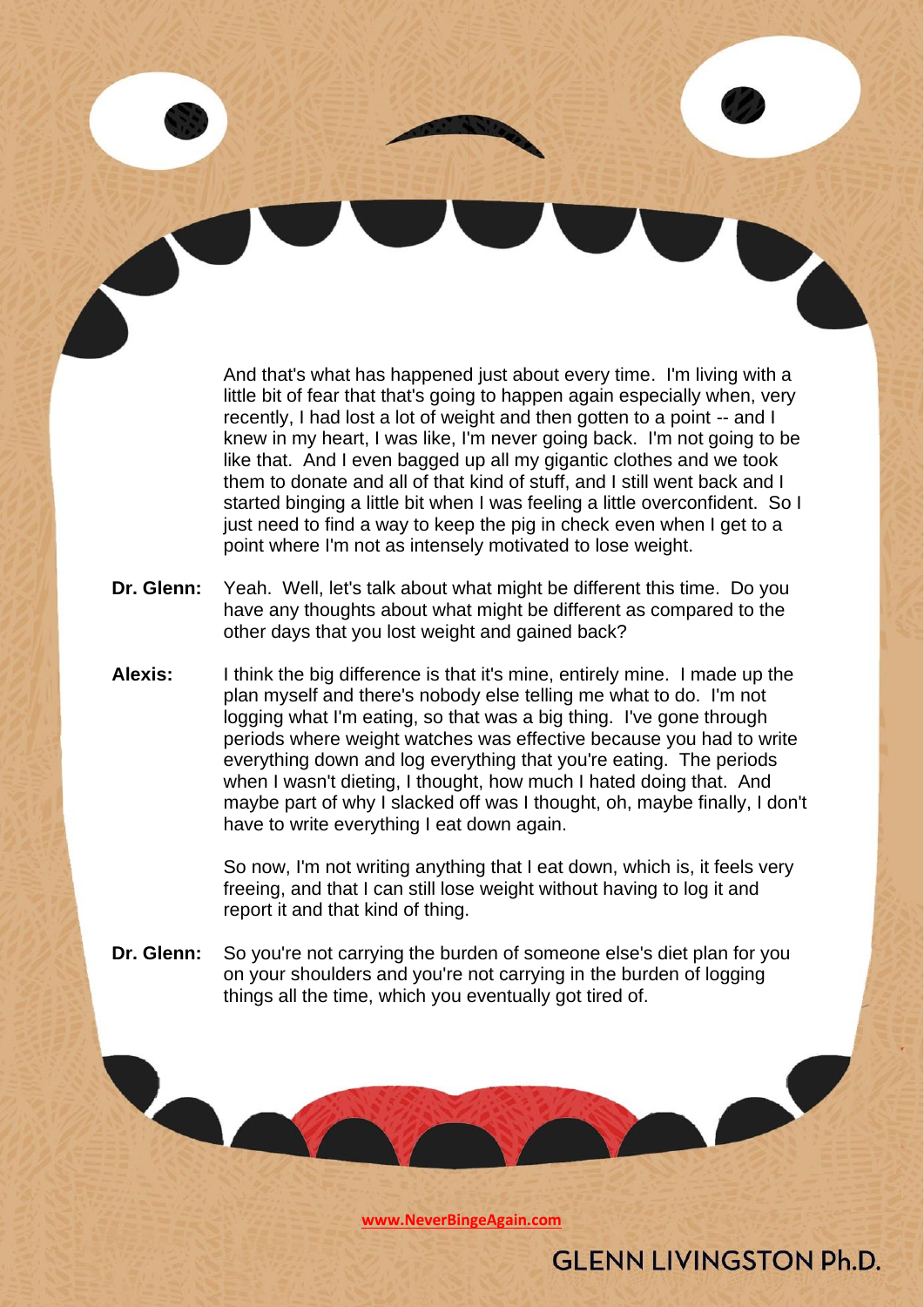**Alexis:** Yeah. For a long time, I thought that I didn't have the capability of doing it without that, so it was sort of a very, like a mixed bag in that I didn't like doing it, but at the same time, I didn't think I could do it by myself. But I feel now like I can do it by myself and I think that's really empowering.

- **Dr. Glenn:** It sounds like the burden of having to do those things was the thing that you eventually wanted to throw off when you lost your motivation.
- **Alexis:** Yeah, I think so. I didn't want to keep logging everything that I ate and worrying about how many points I have left in the day. It got tedious after a while. I was a math and econ major in college. I also studied music, but I have a brain that likes sort of that order and that kind of thing, but then at the same time, there are parts of your life where you just don't want that anymore, and I think it just really got annoying. I think I was really good at it and I think that's why I kind of kept going with it, calculating my points and figuring out everything, and there was something appealing about that, but it just got tedious.
- **Dr. Glenn:** I got you. So that's part of the refutation then. The pig says that you are bound to repeat what you did in the past 'cause you've always gotten tired of it and gone back, but what's very different now is that this is your plan and you're not burdened by logging anything. You're not burdened by another person's plan and you're not burdened by logging anything, so there's nothing to really throw off.
- **Alexis:** Right. There's nothing in my plan that makes me really upset and feel deprived. And I think that's really important.
- **Dr. Glenn:** How confident does that leave you feeling that you're never going to gain weight again?

**[www.NeverBingeAgain.com](http://www.neverbingeagain.com/)**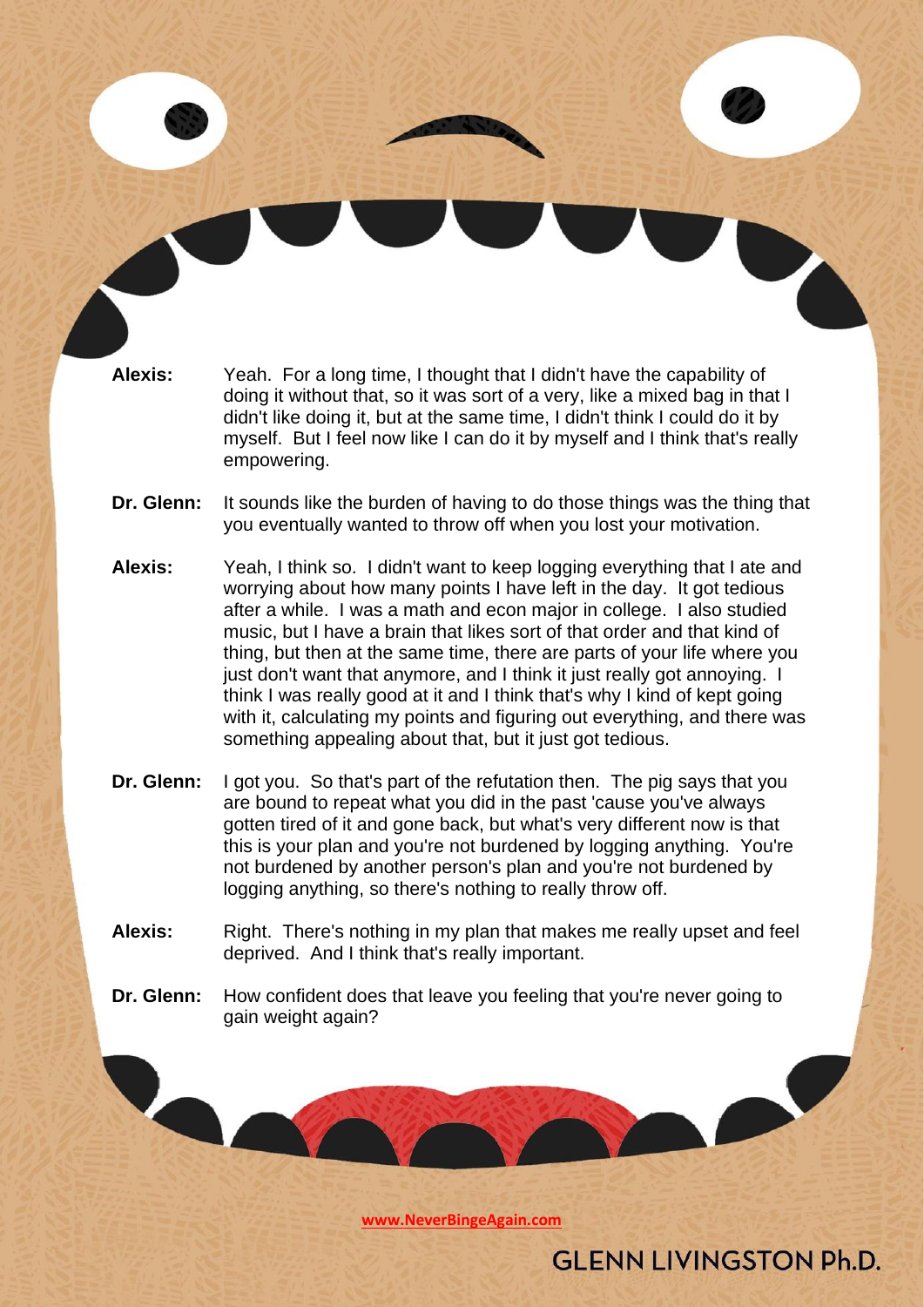

**Dr. Glenn:** Are there specific other ideas that the pig has that we have not refuted? Specific ideas that are bothering you?

#### Alexis: It's stuff that I've refuted myself in the past, but they're still squealing. The pig is still squealing.

- **Dr. Glenn:** Like what?
- **Alexis:** Well, "What if you're really tired? What if you've got a lot in your plate? What if you're stressed out?" But I know in my heart, like, so what? I can stick with this plan. I can refute all of those things. So I do feel empowered to fight off the pig even when the pig starts bringing out old squeals that I thought of before.
- **Dr. Glenn:** Do you have enough conditionals that you feel like there's enough of a safety valve for a really difficult day if you're really tired or stressed out?
- **Alexis:** Logically, there's no reason for me to binge on junk if I'm stressed. It makes no sense. And I've written some of those real-time refutations about it. It makes no sense. I recall very strongly one that I wrote. I had a headache and the pig was saying something like, "Oh, it will make you feel better." What was I thinking, you know? Of course chocolate isn't going to make my headache better. No, it will just probably make it worse. That's the thing. The pig is ridiculous.

**[www.NeverBingeAgain.com](http://www.neverbingeagain.com/)**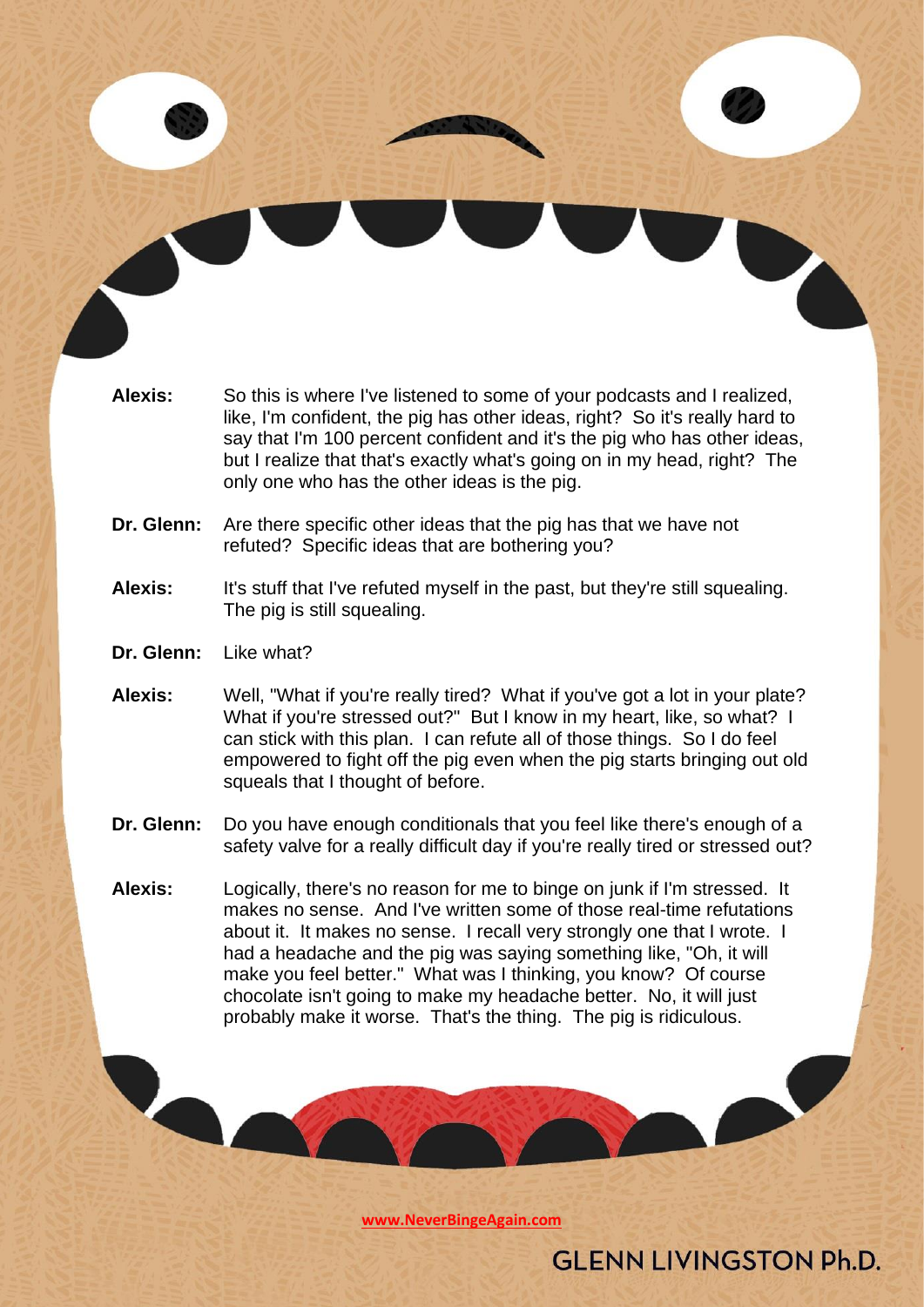- **Dr. Glenn:** When you write out what the pig actually says, it's pretty silly sometimes, right?
- **Alexis:** Right. Exactly. And I think it was really helpful, especially in the beginning doing those refutations, just getting used to fighting of what the pig says. I haven't been writing them down in the last few weeks 'cause I haven't felt the need to. Sometimes I'll just get like a baby squeal. The pig is like, "Oh, don't you want a bite of that?" And then I'm like, "Are you crazy?" And then I just shut him up. And it's really easy to shut down now. I think that's what feels good right now.
- **Dr. Glenn:** Alexis, can I tell you one other thing that might be helpful with regards to approaching your goal weight?
- **Alexis:** Sure.

**Dr. Glenn:** When we accelerate a rocket to the moon, we have to go pretty fast to get there, but then we fire the thrusters in reverse before we land so that we don't crash into the moon. And what most people do with weight loss is they go as fast as they can to get to their goal, and then there's this very discreet event and they kind of crash into the goal. And then all of a sudden, now it's time to change your diet and now you're off the "diet." Now it's feast time as opposed to famine time. You're signaling the brain that you are in an environment where food and calories were scarce for a while, now all of a sudden it's available so it's this, "Oh my God, I'd better get me some. I got to hoard as much as I can."

> And so what I prefer people do instead is to decelerate as they get closer. So let's say you're 15 pounds from your goal now and you're

> > **[www.NeverBingeAgain.com](http://www.neverbingeagain.com/)**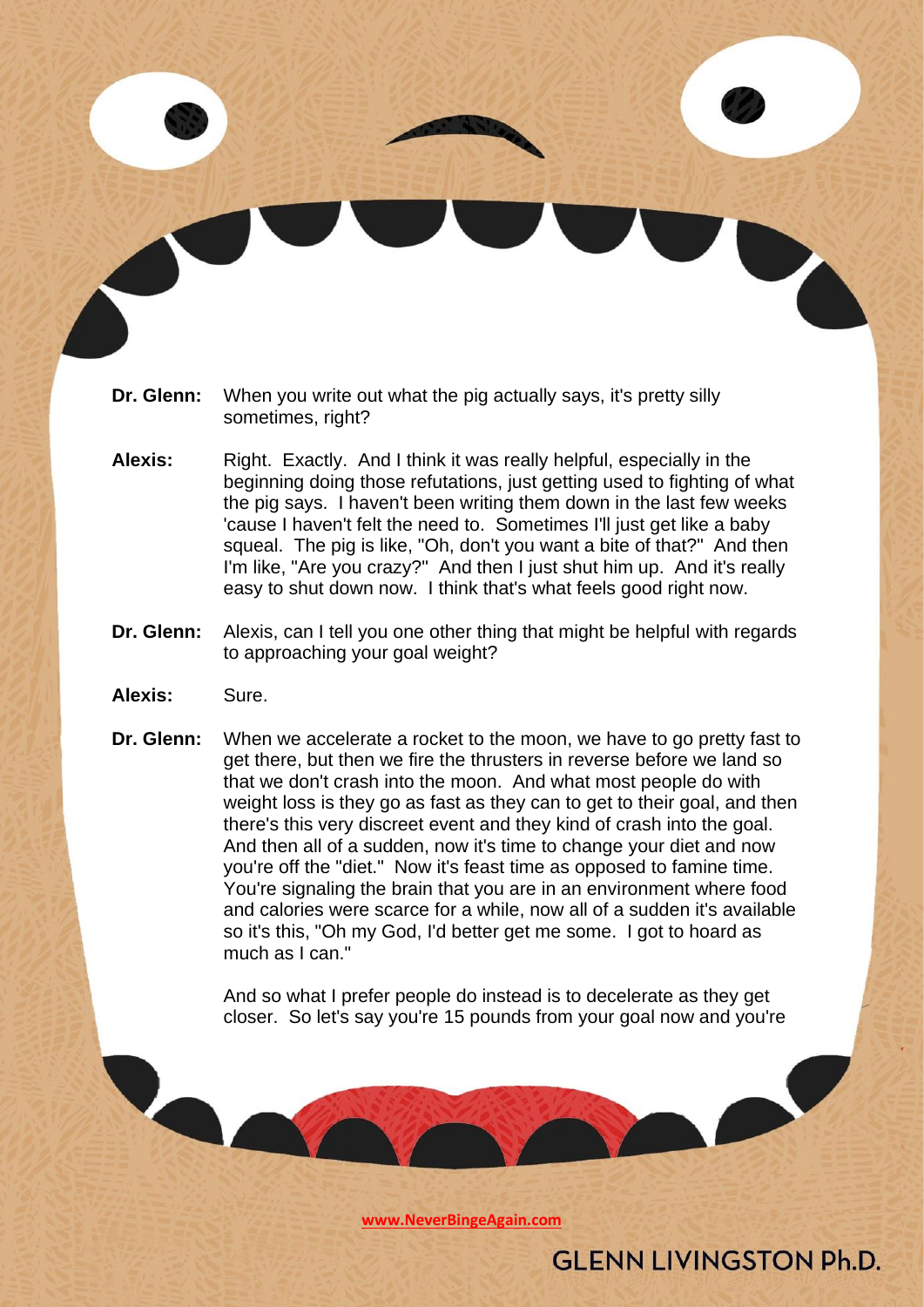losing a pound and a half a week. Well, when you get down to about 10 pounds to your goal, I'd like you to slow down to a pound a week.

- **Alexis:** Right. That makes perfect sense. And I think the food plan that I have written for myself is basically, that's just what's going to naturally happen because I'm not restricting how much I'm eating as long as they're healthful types of foods. I think the instinct is to keep rushing towards the goal, but you're right, I think doing it slowly like that and easing into it and just kind of slowly getting to a place where you sort of wiggle around the goal and then eventually just settle into it is really the idea because this is the plan that I'm going to follow for the rest of my life, and so I might as well learn how to live with it.
- **Dr. Glenn:** When you get to five pounds from the goal, you drop it to a half a pound a week.
- **Alexis:** Right.
- **Dr. Glenn:** And then when you're two pounds to the goal, it's a quarter pound a week. It's almost like you just don't notice when you get to the goal. It's like, oh yeah, I guess I'm there, right?

**Alexis:** Right.

**Dr. Glenn:** And that way, there's not this event that the pig can get all excited about and look forward to, and there's no biological trigger that says, "Oh my God, we're out of famine finally. It's just like a very natural, slow -- the word for it in math would be an asymptote.

**Alexis:** Yeah.

**[www.NeverBingeAgain.com](http://www.neverbingeagain.com/)**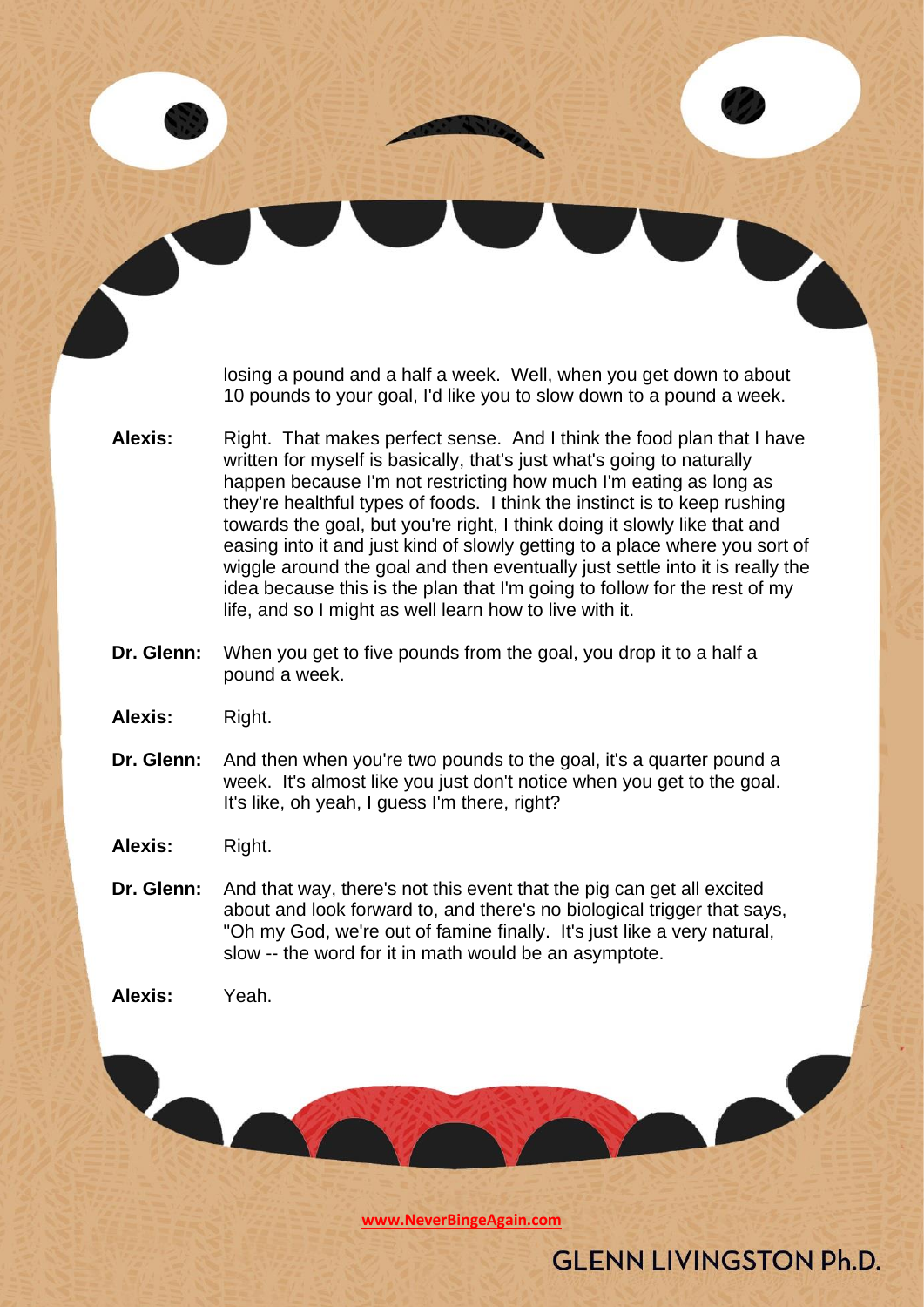**Dr. Glenn:** Okay. I'm impressed that I got the right word talking to a math person.

**Alexis:** So yeah, I mean, it definitely feels that way, and I think the plan that I've made for myself, I don't feel like I have to think about it, and I think that's what's really good about it for me, that some weeks, I might lose two pounds, some weeks I might not lose any weight, but I know that I'm on the right path. Even if it takes me a bunch of years, it's okay.

> I met this woman a number of years ago and she was 90 years old and she told me that she lost 100 pounds. And I was like, "Wow, that's amazing." She said, "Yeah, it took me 10 years. I lost 10 pounds a year." And at the time, I was like, that's forever, but in the grand scheme of things, she got healthy.

- **Dr. Glenn:** Was she thin at 90 years old?
- **Alexis:** Yeah, she was totally normal sized. Yeah.
- **Dr. Glenn:** She lost 100 pounds and kept it off for the rest of her life.
- **Alexis:** Yeah, exactly.
- **Dr. Glenn:** That's great.
- **Alexis:** Yeah.
- **Dr. Glenn:** That's exactly what I'm talking about.
- **Alexis:** Yeah.
- **Dr. Glenn:** Yeah, I never tell people they have to go that slow.

**[www.NeverBingeAgain.com](http://www.neverbingeagain.com/)**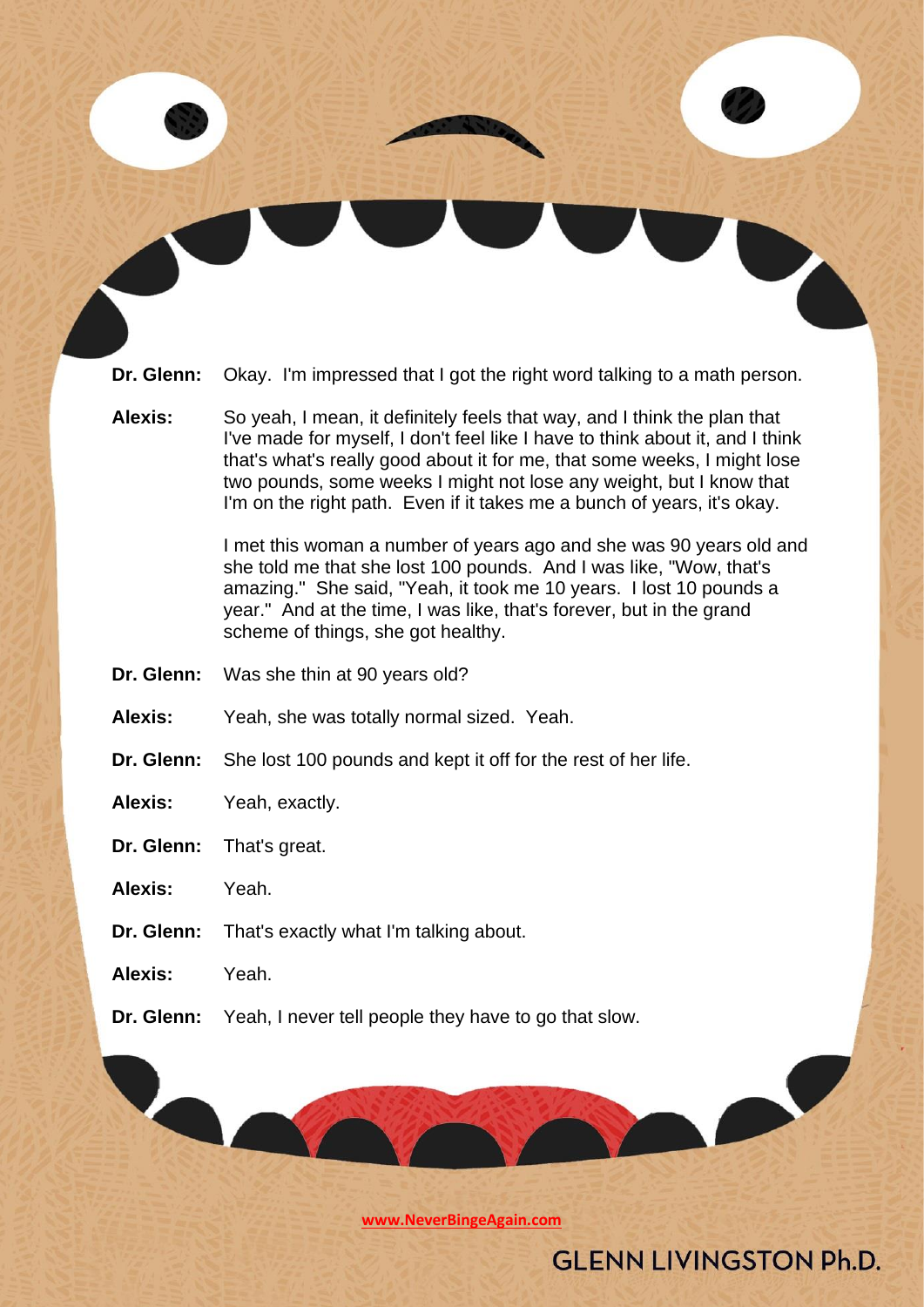- **Alexis:** No. And I wouldn't want to go that slowly, but it kind of makes you rethink about things.
- **Dr. Glenn:** Fantastic. Is there anything that you would tell people about the program itself? Like, what role did the coaching and the groups and the master challenge and everything have in helping you develop this plan that's so satisfying and gratifying but still helping you to lose weight?
- **Alexis:** What's really great about the program is one of the things that you designed perfectly was the daily check-ins with the coach and then sliding into now I'm in the twice a week check-ins, and it gives you a little bit of accountability, but it also trains you that you're really your own coach, and I think that's really helpful. The last few weeks when it's only been twice a week, I am telling her what's going on and she'll be excited about it, but it's not like I'm doing it for her, I'm doing it for me. So I think that's really helpful.

I think also the mastery challenges were really great in really articulating my big why. My big why, you've talked a lot about how that's really important for people. I think I've thought about that so much that it wasn't as mind-blowing for me when I was writing it. But the big why, I'm listening to it every single day. Sometimes I'm like, "Oh, I have to listen to that again or read it again," but I listen to it in the morning, you know, when I'm getting ready for work, whatever it is, and hearing it everyday, it just gives you that little reminder everyday of, oh yes, I'm doing this for really important reasons and I'm just going to keep doing it. And I think having that reminder everyday to think about it is really powerful.

**[www.NeverBingeAgain.com](http://www.neverbingeagain.com/)**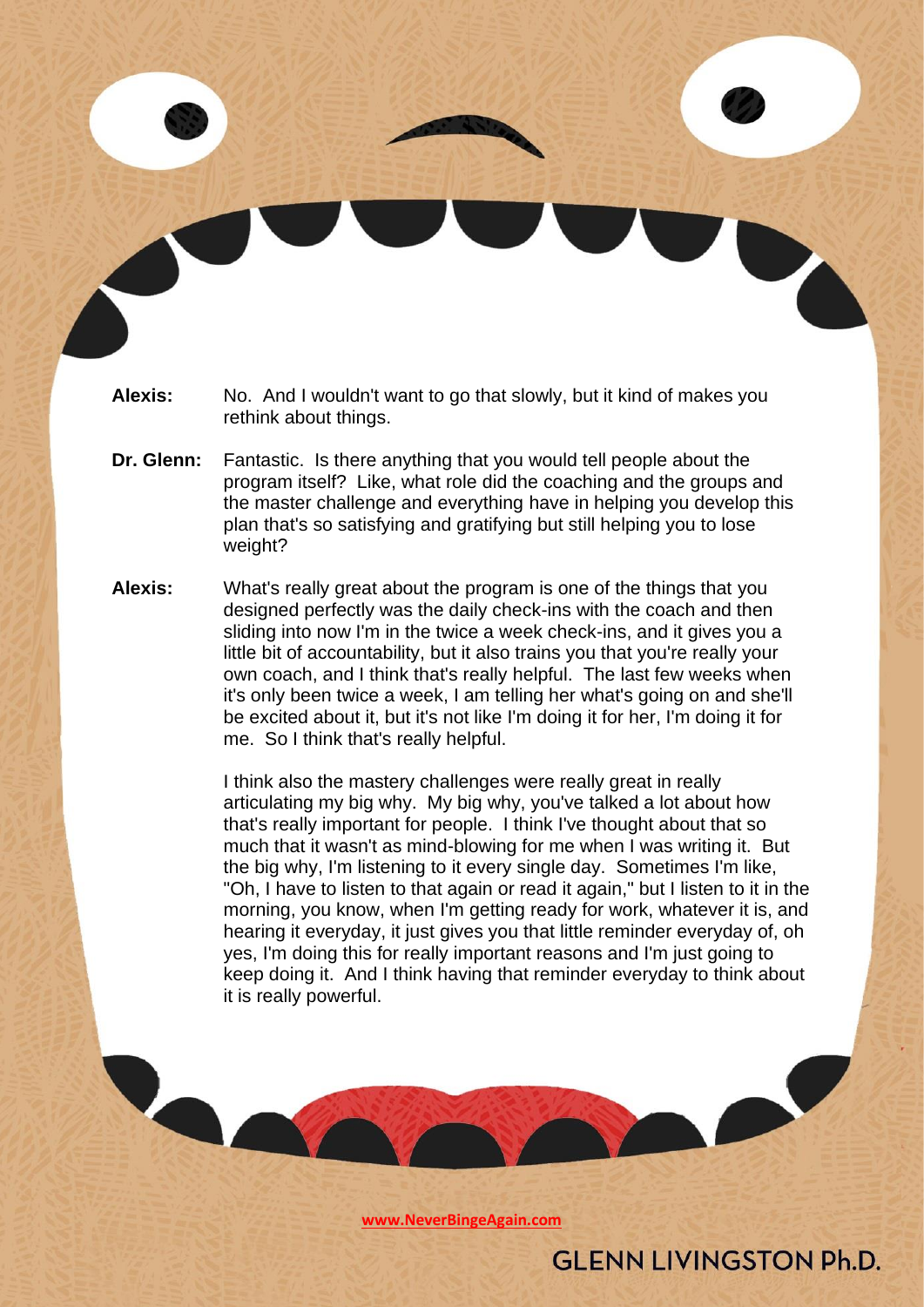- **Dr. Glenn:** Are there any other obstacles you see to continuing this the rest of your life?
- **Alexis:** Nothing blatant right now. It feels completely doable, and I think that's what's so wonderful about it. It's not like you have to keep paying for a service or logging in to anything, which was part of what I hated about some of the diets that I've been on in the past. There was either going to be an end date, so then you've lost your ability to stick with it, or you're stuck paying for somebody else's service. And this is really great that it just gives you the tools so that you can really be your own weight loss coach. You're in charge, you know?
- **Dr. Glenn:** There you go.
- **Alexis:** Yeah.
- **Dr. Glenn:** Anything I should have asked you that I didn't ask you?
- **Alexis:** Not that I can think of.
- **Dr. Glenn:** What would you say to people who are concerned about doing the program because of the price or the time commitment or anything like that? Or maybe they're saying it can work for other people, it can't work for them.
- **Alexis:** Most of these people, if they're anything like me, if you think about all the diets that you've been on and that you've paid for and all the money that you've spent on binges over the years, this is a bargain. And if you're going to get the kind of coaching that you get with this program, you normally would pay so much more money for just even a little bit of one on one accountability like this, and the coaching calls are there if

**[www.NeverBingeAgain.com](http://www.neverbingeagain.com/)**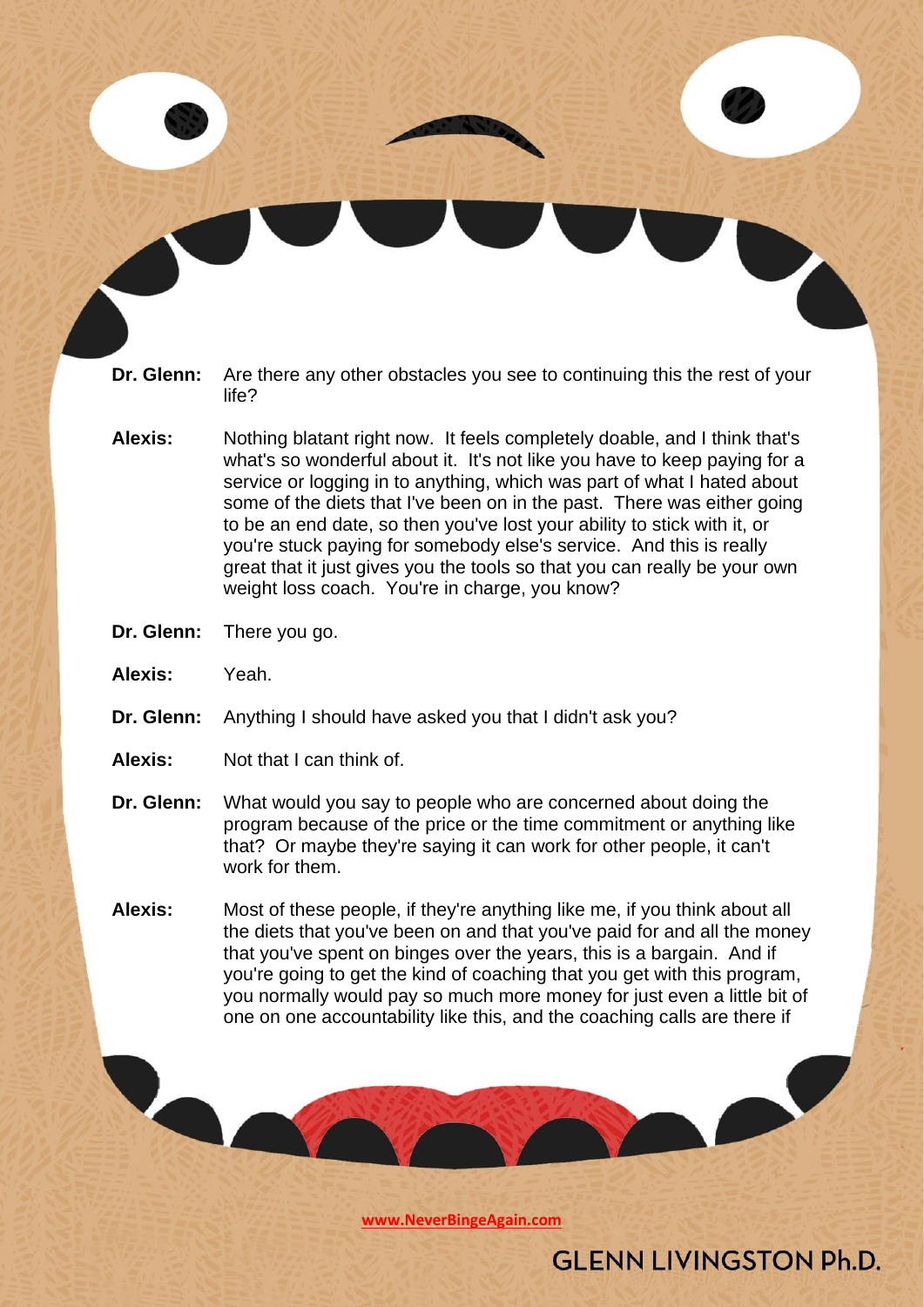you need them all the time. I haven't really needed them, but sometimes I just log on to listen, and it's really helpful to hear other people.

- **Dr. Glenn:** The group calls.
- **Alexis:** Yeah, the group calls. And it's a wonderful resource. What have you got to lose, except weight, right?
- **Dr. Glenn:** Yeah. It's refundable and all that.
- **Alexis:** Yeah. You're going to spend that money on binging or the next diet and the next diet and the next diet. Do it once and then you're done.
- **Dr. Glenn:** There you go. Any questions I can answer for you? Any remaining concerns?
- **Alexis:** No. I think I'm in a really good place right now and I'm excited for the future, and I just want to thank you.
- **Dr. Glenn:** I think you have yourself to thank.
- **Alexis:** That's the whole point, right?
- **Dr. Glenn:** That's the whole point. We helped you get out of your own ways is all we really did.

**Alexis:** Yeah.

LA

**Dr. Glenn:** But I mean, that's what we do. We're structured in such a way to make that happen, and we have all these resources available. Different

**[www.NeverBingeAgain.com](http://www.neverbingeagain.com/)**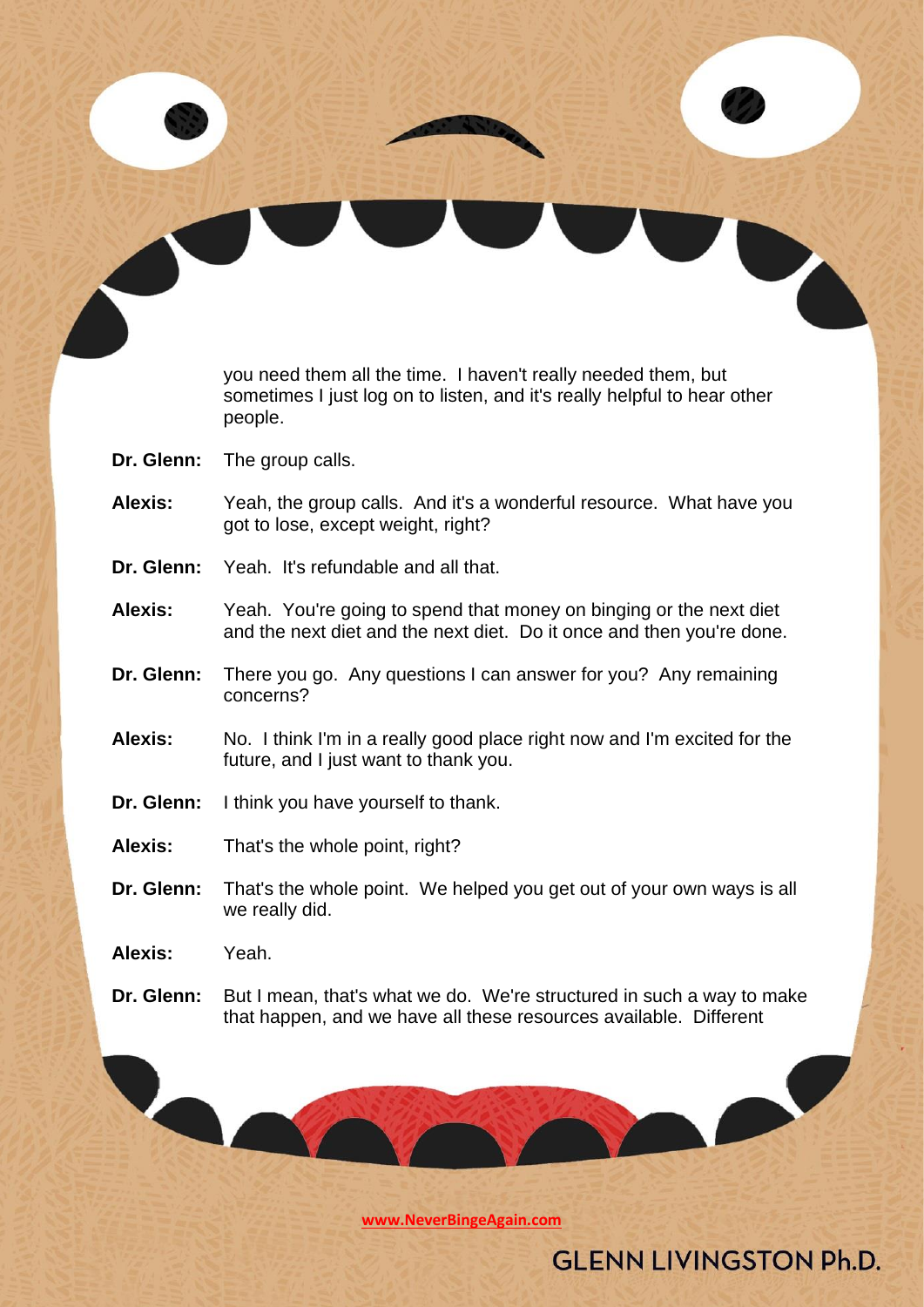people use different resources to make that happen, but the bottom line is we're getting you out of your own way and making that possible and that's what we specialize in. Alexis, thank you so much for doing this. I'd love to follow-up with you in six months if you're open to doing another podcast.

- Alexis: Sure, sure. Hopefully in six months, I'll have even more exciting news to share.
- **Dr. Glenn:** I'm sure you will.
- **Alexis:** Yeah.
- **Dr. Glenn:** I have every confidence that you will.
- **Alexis:** Thank you.
- **Dr. Glenn:** Well, thank you, dear.
- **Alexis:** Thank you.
- **Dr. Glenn:** Bye.
- **Alexis:** Bye.
- **Dr. Glenn:** Thanks for your time and attention. If you like to find out more about how to fix your food problem fast using our new coaching format that includes daily email accountability, a 45-day mastery challenge and live support groups four times per week, all completely optional of course, you don't have to come four times a week, they're just there if you need it, please visit FixYourFoodProblem.com. If you'd like to walk yourself

**[www.NeverBingeAgain.com](http://www.neverbingeagain.com/)**